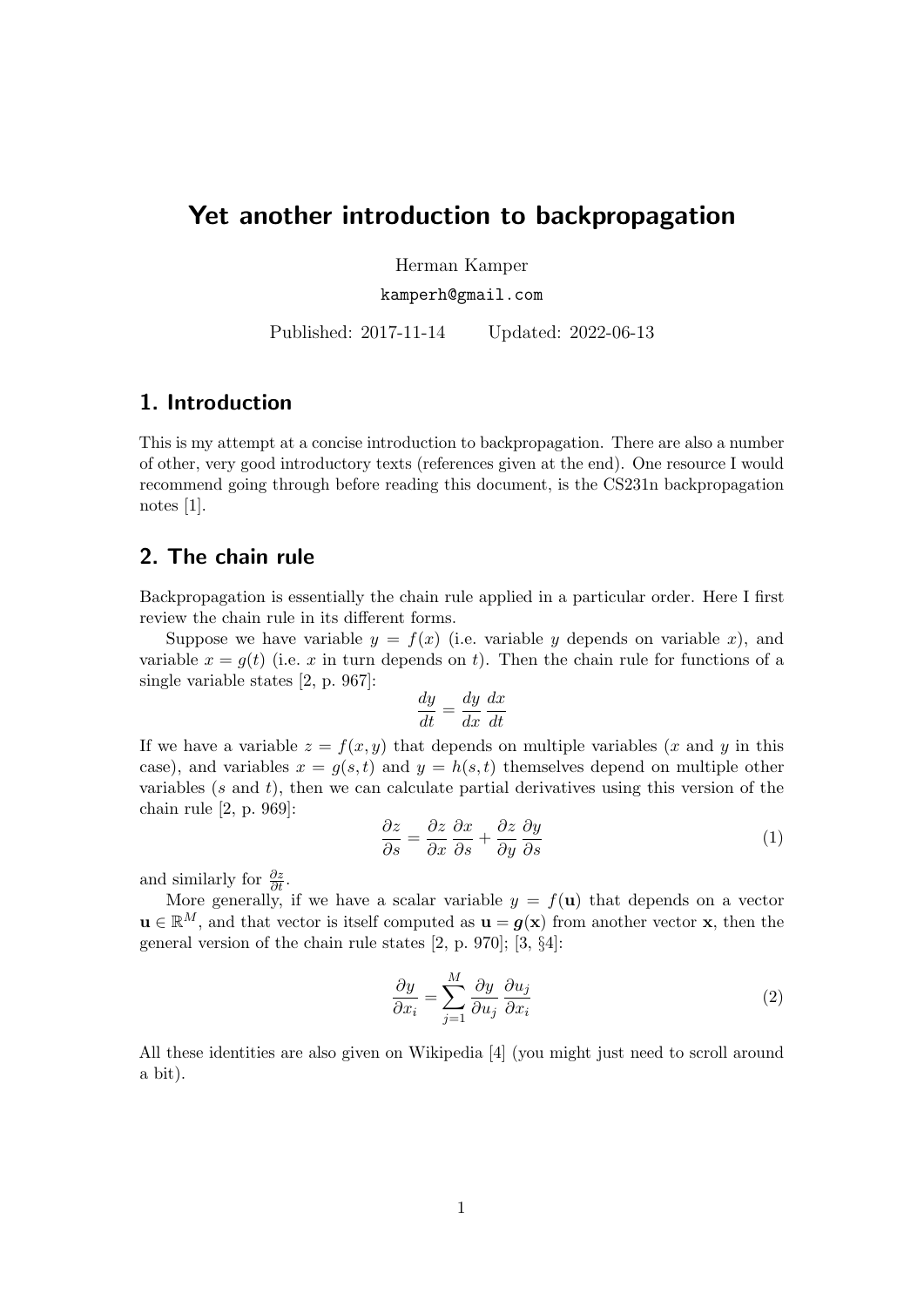## <span id="page-1-3"></span>3. Backpropagation (using an example)

### 3.1. An example function and computational graph

Suppose we have the function

<span id="page-1-2"></span>
$$
f(x,y) = \frac{x + \sigma(y)}{x^2 + y}
$$
\n<sup>(3)</sup>

where  $\sigma(\cdot)$  is the sigmoid function. This function is used only for illustration and is pretty useless otherwise.

<span id="page-1-0"></span>A computational graph breaking this function into simple operations (for which we know the derivatives) is shown in Figure [1.](#page-1-0) This is similar to the graphs described in [\[5\]](#page-10-4). Given we perturb the input x by a little, this will cause a change in  $c$ , which would cause a change in  $d$ , and so forth, until it causes a change in the final output  $f$ . We want to know how the change in x affects the output  $f$ , and similarly for y. Given such a graph, our aim (for this particular example) is therefore to find  $\frac{\partial f}{\partial x}$  and  $\frac{\partial f}{\partial y}$ , and to do so using a generic algorithm with steps that we can follow.



<span id="page-1-1"></span>**Figure 1:** The computational graph for the function  $f(x, y) = \frac{x + \sigma(y)}{x^2 + y}$ .



Figure 2: A generic operation within a larger computational graph. The output of the entire computational graph is assumed to be  $f$ . Backpropagation of variable  $w$  through the operation to input variables  $u$  and  $v$  are shown in blue.

### 3.2. The backpropagation algorithm

We will use the *backpropagation algorithm*, which has the following steps:

- Forward pass. Start at the inputs and proceed towards the output, calculating the output value of each of the intermediate operations in the graph. In Figure [1,](#page-1-0) the operations are indicated as blocks. Store these values for use in the backward pass.
- Backward pass. Start at the output of the computational graph and move backwards. For each operation you encounter, do the following: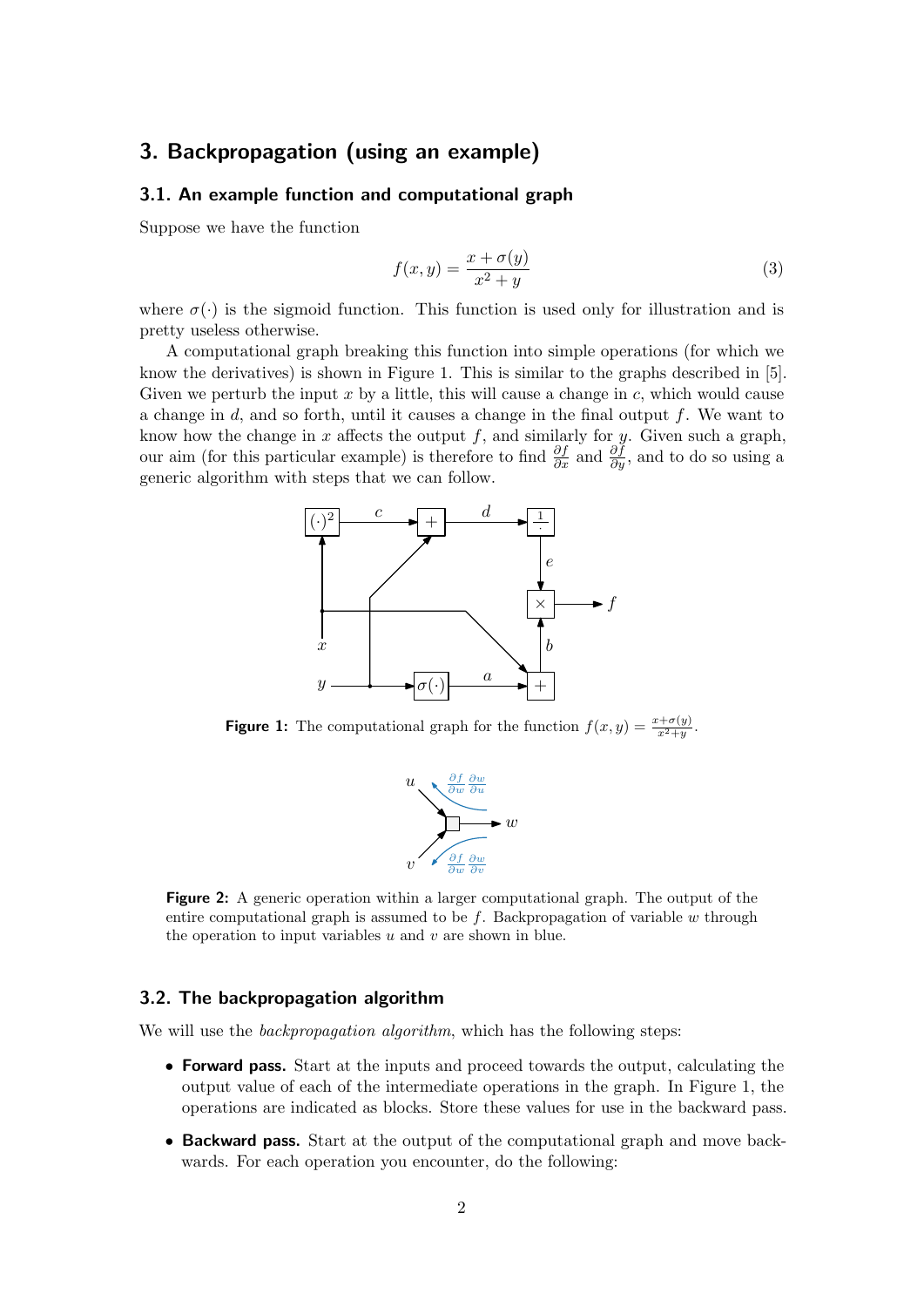- Determine and calculate the derivative of the output variable with respect to each of the inputs to that operation. For the operation in the graph fragment shown in Figure [2,](#page-1-1) we would calculate  $\frac{\partial w}{\partial u}$  and  $\frac{\partial w}{\partial v}$ . This is easy if our blocks are well-known operations for which we know the derivatives.
- For each input variable u, add  $\frac{\partial f}{\partial w}$  $\frac{\partial w}{\partial u}$  to an accumulator for that variable, where  $w$  is the output of that operation and  $f$  is the final output of the entire computational graph. The term  $\frac{\partial f}{\partial w}$  would have been calculated earlier in the backward pass. For the variables  $u$  and  $v$  in the graph fragment of Figure [2,](#page-1-1) we would update the accumulators denoted as  $\delta_u$  and  $\delta_v$ .
- After adding to an accumulator all the backpropped values coming from operations that has  $u$  as input, that accumulator will contain as its final value  $\delta_u = \frac{\partial f}{\partial u}$ , which we can then use in subsequent backward steps for other variables. The reason why this works is described in Section [3.4.](#page-3-0)

#### 3.3. Backpropagation applied to the example

Let us follow these steps for the example of  $(3)$ , with the corresponding graph in Figure [1.](#page-1-0) We will write the code in Python.

Assume we start with  $x = 3$  and  $y = -4$ , and our goal is to calculate the gradients at this point. We will have the following code for the forward pass:

| # Current values |                              |   |         |
|------------------|------------------------------|---|---------|
| $x = 3$          |                              |   |         |
| $y = -4$         |                              |   |         |
|                  |                              |   |         |
| # Forward pass   |                              |   |         |
|                  | $a = 1.0 / (1 + np.exp(-y))$ |   | # $(1)$ |
| $b = x + a$      |                              |   | # (2)   |
| $c = x**2$       |                              |   | # (3)   |
| $d = y + c$      |                              |   | # $(4)$ |
| $e = 1.0 / d$    |                              |   | # $(5)$ |
| $f = b * e$      |                              | # | (6)     |

Before we write the code for the backward pass, let us find expressions for some of the derivatives. Starting from the output of the final operation, we move backwards calculating derivatives and updating the accumulators for all the variables. We do this in the opposite order that we followed for the forward pass. So let us start with the final output:  $\hat{f} = b \cdot e$ . Here  $\frac{\partial f}{\partial b} = e$  and  $\frac{\partial f}{\partial e} = b$ . The values for these expressions are known, since we calculated them in the forward pass. They are now added to the accumulators for b and e. Since a and b are not inputs for any other operations, no other terms are added and we have the final accumulator values  $\delta_b = \frac{\partial f}{\partial b} = e$  and  $\delta_f = \frac{\partial f}{\partial e} = b$ , which we can now use in subsequent backward steps.

Next we "backprop" the operation  $e = \frac{1}{d}$  $\frac{1}{d}$ , then  $d = y + c$ , and so forth. Let us see how we backprop  $b = x + a$ . The derivatives of the output with respect to the inputs for this operation are  $\frac{\partial b}{\partial x} = 1$  and  $\frac{\partial b}{\partial a} = 1$ . We update the accumulators: to  $\delta_x$  we add ∂f ∂b  $\frac{\partial b}{\partial x} = \delta_b \frac{\partial b}{\partial x} = e \cdot 1$ , and to  $\delta_a$  we add  $\frac{\partial f}{\partial b}$  $\frac{\partial b}{\partial a} = \delta_b \frac{\partial b}{\partial a} = e \cdot 1$ ; from the previous backward steps and the forward pass, we have numeric values for all the required variables.

We continue in this way through all the operations. Using delta\_d to denote the accumulator  $\delta_d$  in the Python code, the code for the backward pass are as follows (note this is exactly in the reverse order from the forward pass):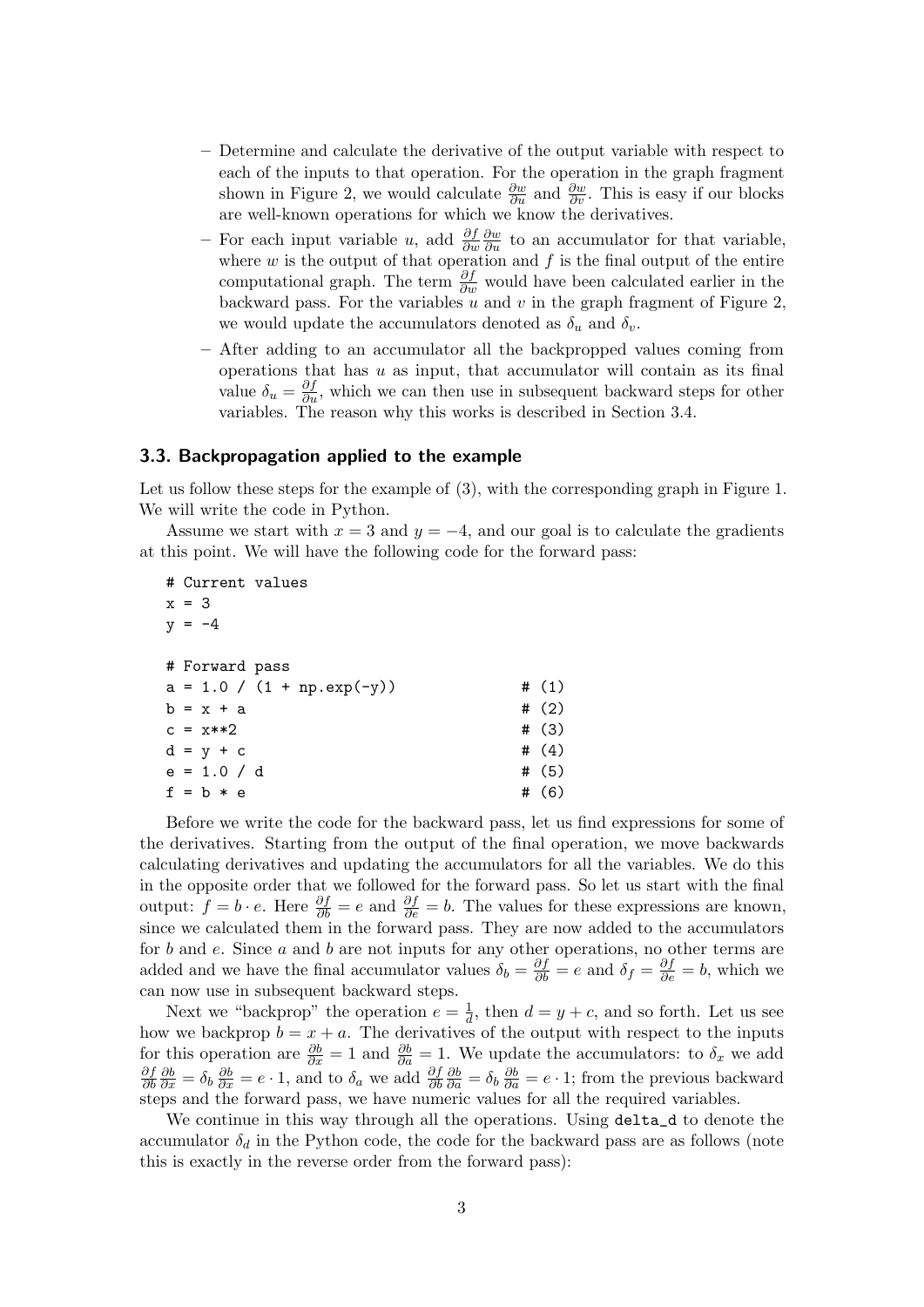```
# Backward pass
# Backprop f = b * e
delta_b = e # (6)delta_e = b # (6)# Backprop e = 1.0 / d
delta_d = delta_e * (-1.0 / (d**2)) # (5)# Backprop d = y + cdelta_y = delta_d * 1 # (4)delta_c = delta_d * 1 # (4)
# Backprop c = x**2
delta_x = delta_c * (2 * x) # (3)
# Backprop b = x + adelta_x += delta_b * 1 \# (2)delta_a = delta_b * 1 # (2)
# Backprop a = 1.0 / (1 + np.exp(-y))delta_y += delta_a * ((1 - a) * a) # (1)
```
### <span id="page-3-0"></span>3.4. Why does this work?

Speaking generally, for any variable u in a graph, we are interested in  $\delta_u = \frac{\partial f}{\partial u}$ , since this tells us what the effect is on the final output of the computation  $f$  when we perturb  $u$ . If we proceed from the output and move towards the input, calculating derivatives as we go, the backpropagation algorithm allows us to calculate  $\delta_u = \frac{\partial f}{\partial u}$  (for all variables). If u serves as input only for a single computational operation, say with output  $v$ , then we just use the simple form of the chain rule:  $\delta_u = \frac{\partial f}{\partial u} = \frac{\partial f}{\partial v}$ ∂v  $\frac{\partial v}{\partial u}$ . If u forks out, serving as input for two operations (say with outputs  $h$  and  $g$ ), then we use the version of the chain rule given in [\(1\)](#page-0-0), i.e.:

$$
\delta_u = \frac{\partial f}{\partial u} = \frac{\partial f}{\partial h} \frac{\partial h}{\partial u} + \frac{\partial f}{\partial g} \frac{\partial g}{\partial u}
$$

In our example above, both x and  $y$  forks in this way, which is why we add to their accumulators when we backprop  $b$  and  $a$  in the code for the backward pass (the lines marked with (2) and (1) in the code above). If a variable forks out to more than two operations, the backpropagation algorithm is really just using the general chain rule given in [\(2\)](#page-0-1). The result of the backpropagation algorithm is that each  $\delta_u$  contains  $\frac{\partial f}{\partial u}$  (the derivative of the final output f with respect to variable  $u$ ), and we have these derivatives for all the variables in the computational graph.

One other useful property is that if you design a new computational block, it can be inserted easily into the backpropagation algorithm as long as you know two things: (i) how to calculate the output of the operation using its input variables (you need this for the forward pass, but this is trivial since it is just the definition of the computation); and (ii) how to calculate the derivatives of the output of the block with respect to all the inputs (for the backward pass). Before packages like Theano and TensorFlow came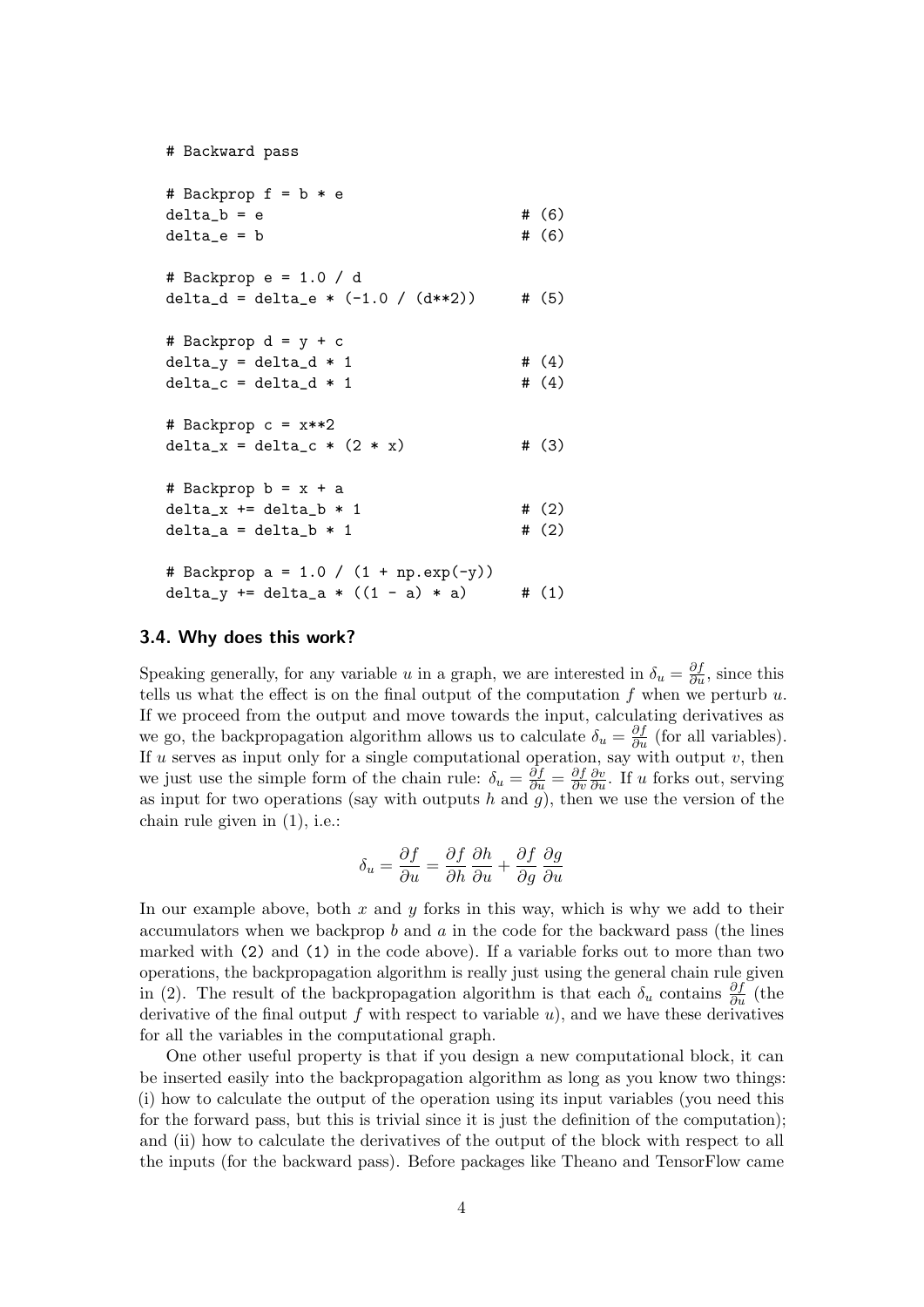along with automatic differentiation, some neural network packages like MatConvNet was structured in this way [\[6\]](#page-10-5).

## 4. Feedforward neural network (using vectors)

### 4.1. Vector and matrix calculus

In Section [3](#page-1-3) we only used scalar variables. It is relatively easy to generalize the backpropagation algorithm to vectors (or even matrices). But ultimately, vector and matrix operations can still be reduced to simple scalar operations. However, there is a benefit in vectorization: we can take advantage of efficient matrix algebra packages (like NumPy).

I start by giving the definitions and identities we will use. I use the denominator layout to do vector and matrix calculus  $[7, 8]$  $[7, 8]$  $[7, 8]$ .<sup>[1](#page-4-0)</sup> The Wikipedia article  $[7]$  also gives all the identities used here.

The derivative of a scalar function  $f : \mathbb{R}^N \to \mathbb{R}$  with respect to vector  $\mathbf{x} \in \mathbb{R}^N$  is defined as

$$
\frac{\partial f(\mathbf{x})}{\partial \mathbf{x}} \triangleq \begin{bmatrix} \frac{\partial f(\mathbf{x})}{\partial x_1} \\ \frac{\partial f(\mathbf{x})}{\partial x_2} \\ \vdots \\ \frac{\partial f(\mathbf{x})}{\partial x_N} \end{bmatrix}
$$
(4)

The derivative of a vector function  $f : \mathbb{R}^N \to \mathbb{R}^M$ , where  $f(\mathbf{x}) =$  $[f_1(\mathbf{x}) \quad f_2(\mathbf{x}) \quad \cdots \quad f_M(\mathbf{x})]^{\mathrm{T}}$ , with respect to vector  $\mathbf{x} \in \mathbb{R}^N$ , is

$$
\frac{\partial \boldsymbol{f}(\mathbf{x})}{\partial \mathbf{x}} \triangleq \begin{bmatrix} \frac{\partial \boldsymbol{f}(\mathbf{x})}{\partial x_1} \\ \frac{\partial \boldsymbol{f}(\mathbf{x})}{\partial x_2} \\ \vdots \\ \frac{\partial \boldsymbol{f}(\mathbf{x})}{\partial x_N} \end{bmatrix} = \begin{bmatrix} \frac{\partial f_1(\mathbf{x})}{\partial x_1} & \frac{\partial f_2(\mathbf{x})}{\partial x_1} & \cdots & \frac{\partial f_M(\mathbf{x})}{\partial x_1} \\ \frac{\partial f_1(\mathbf{x})}{\partial x_2} & \frac{\partial f_2(\mathbf{x})}{\partial x_2} & \cdots & \frac{\partial f_M(\mathbf{x})}{\partial x_2} \\ \vdots & \vdots & \vdots & \vdots \\ \frac{\partial f_1(\mathbf{x})}{\partial x_N} & \frac{\partial f_2(\mathbf{x})}{\partial x_N} & \cdots & \frac{\partial f_M(\mathbf{x})}{\partial x_N} \end{bmatrix}
$$
(5)

The derivative of a scalar function  $f : \mathbb{R}^{M \times N} \to \mathbb{R}$  with respect to matrix  $\mathbf{X} \in \mathbb{R}^{M \times N}$  is

$$
\frac{\partial f(\mathbf{X})}{\partial \mathbf{X}} \triangleq \begin{bmatrix} \frac{\partial f(\mathbf{X})}{\partial X_{1,1}} & \frac{\partial f(\mathbf{X})}{\partial X_{1,2}} & \cdots & \frac{\partial f(\mathbf{X})}{\partial X_{1,N}} \\ \frac{\partial f(\mathbf{X})}{\partial X_{2,1}} & \frac{\partial f(\mathbf{X})}{\partial X_{2,2}} & \cdots & \frac{\partial f(\mathbf{X})}{\partial X_{2,N}} \\ \vdots & \vdots & \vdots & \vdots \\ \frac{\partial f(\mathbf{X})}{\partial X_{M,1}} & \frac{\partial f(\mathbf{X})}{\partial X_{M,2}} & \cdots & \frac{\partial f(\mathbf{X})}{\partial X_{M,N}} \end{bmatrix}
$$
(6)

Given these definitions, we can generalize the chain rule. Given  $\mathbf{u} = \mathbf{h}(\mathbf{x})$  (i.e.  $\mathbf{u}$  is a function of  $x$ ), the vector-by-vector chain rule states:

<span id="page-4-2"></span><span id="page-4-1"></span>
$$
\frac{\partial g(\mathbf{u})}{\partial \mathbf{x}} = \frac{\partial \mathbf{u}}{\partial \mathbf{x}} \frac{\partial g(\mathbf{u})}{\partial \mathbf{u}} \tag{7}
$$

<span id="page-4-0"></span><sup>&</sup>lt;sup>1</sup>In the denominator layout, the shape of the derivatives matches that of the argument, e.g. the shape of  $\frac{\partial f(\mathbf{X})}{\partial \mathbf{X}}$  is the shape as that of **X**. This makes it convenient when writing out the expression for gradient descent, e.g.  $\mathbf{W} \leftarrow \mathbf{W} - \eta \frac{\partial J}{\partial \mathbf{W}}$ . If we used denominator layout, then  $\frac{\partial J}{\partial \mathbf{W}}$  would be the Jacobian and you would have to take the transpose in the gradient descent equation.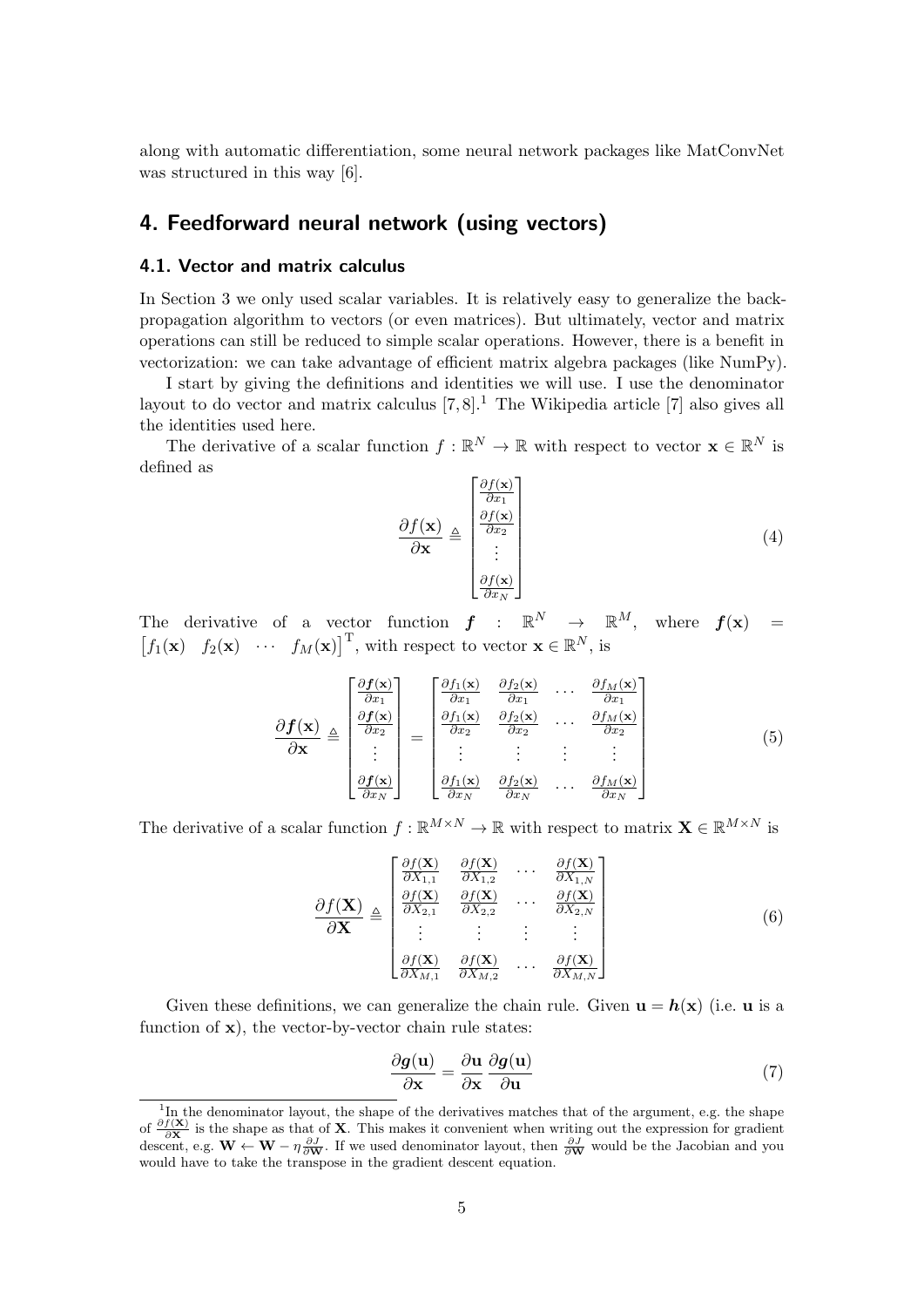where  $g$  is a vector function. For the vectorized version of backpropagation, we will use this version of the chain rule.

### <span id="page-5-2"></span>4.2. Backpropagation for a feedforward neural network

Using the vectorized version of the approach of Section [3,](#page-1-3) let us derive the backpropagation equations for a feedforward neural network, and see if we obtain similar equations to the more traditional way of explaining neural networks, as e.g. in [\[9\]](#page-10-8) and [\[10,](#page-10-9) §16.5.4].

<span id="page-5-0"></span>

Figure 3: The computational graph for a feedforward neural network. Here all the intermediate variables are vectors.

Figure [3](#page-5-0) shows the computational graph for an L-layer feedforward neural network. We consider a single training example  $(\mathbf{x}, \mathbf{y})$  with input  $\mathbf{x} \in \mathbb{R}^K$  and true output  $\mathbf{y} \in \mathbb{R}^D$ . The prediction from the network is  $\hat{\mathbf{y}} \in \mathbb{R}^D$ . Our aim is to find the derivatives of all the parameters with respect to the cost  $J = ||\mathbf{y} - \hat{\mathbf{y}}||^2$ . If we have all these gradients, we will be able to optimise the network parameters using gradient descent.

The feedforward equations are as follows:

· · ·

· · ·

$$
\mathbf{z}^{[1]} = \mathbf{W}^{[1]} \mathbf{x} + \mathbf{b}^{[1]}
$$
 (8)

$$
\mathbf{a}^{[1]} = g(\mathbf{z}^{[1]}) \tag{9}
$$

$$
\mathbf{z}^{[l]} = \mathbf{W}^{[l]} \, \mathbf{a}^{[l-1]} + \mathbf{b}^{[l]} \tag{10}
$$

$$
\mathbf{a}^{[l]} = g(\mathbf{z}^{[l]}) \tag{11}
$$

$$
\mathbf{z}^{[L]} = \mathbf{W}^{[L]} \, \mathbf{a}^{[L-1]} + \mathbf{b}^{[L]} \tag{12}
$$

$$
\mathbf{a}^{[L]} = g(\mathbf{z}^{[L]}) = \hat{\mathbf{y}} \tag{13}
$$

$$
J = \|\mathbf{y} - \hat{\mathbf{y}}\|^2 = \left\|\mathbf{y} - \mathbf{a}^{[L]}\right\|^2 \tag{14}
$$

with  $g(\cdot)$  the nonlinearity (e.g. sigmoid, tanh or ReLU) applied element-wise. As illustrated in Figure [3,](#page-5-0) the term hidden layer refers to the entire computation from the input (the output of the previous layer) to the output of that layer; the output  $a^{[l]}$  itself is normally called the activation of the layer.

For the backward pass, we just follow the steps from Section [3.](#page-1-3) Because there are no forks, each backpropogation step will give us the final accumulator values, so we do not really need to think of these in terms of accumulators (they immediately take on the values of the gradients). We start at the final operation,  $\|\cdot\|^2$ , and backprop to its input:

<span id="page-5-1"></span>
$$
\delta_{\mathbf{a}^{[L]}} = \frac{\partial J}{\partial \mathbf{a}^{[L]}} = \frac{\partial}{\partial \mathbf{a}^{[L]}} \left\| \mathbf{y} - \mathbf{a}^{[L]} \right\|^2 = \frac{\partial}{\partial \mathbf{a}^{[L]}} (\mathbf{y} - \mathbf{a}^{[L]})^\top (\mathbf{y} - \mathbf{a}^{[L]}) = -2(\mathbf{y} - \mathbf{a}^{[L]}) \tag{15}
$$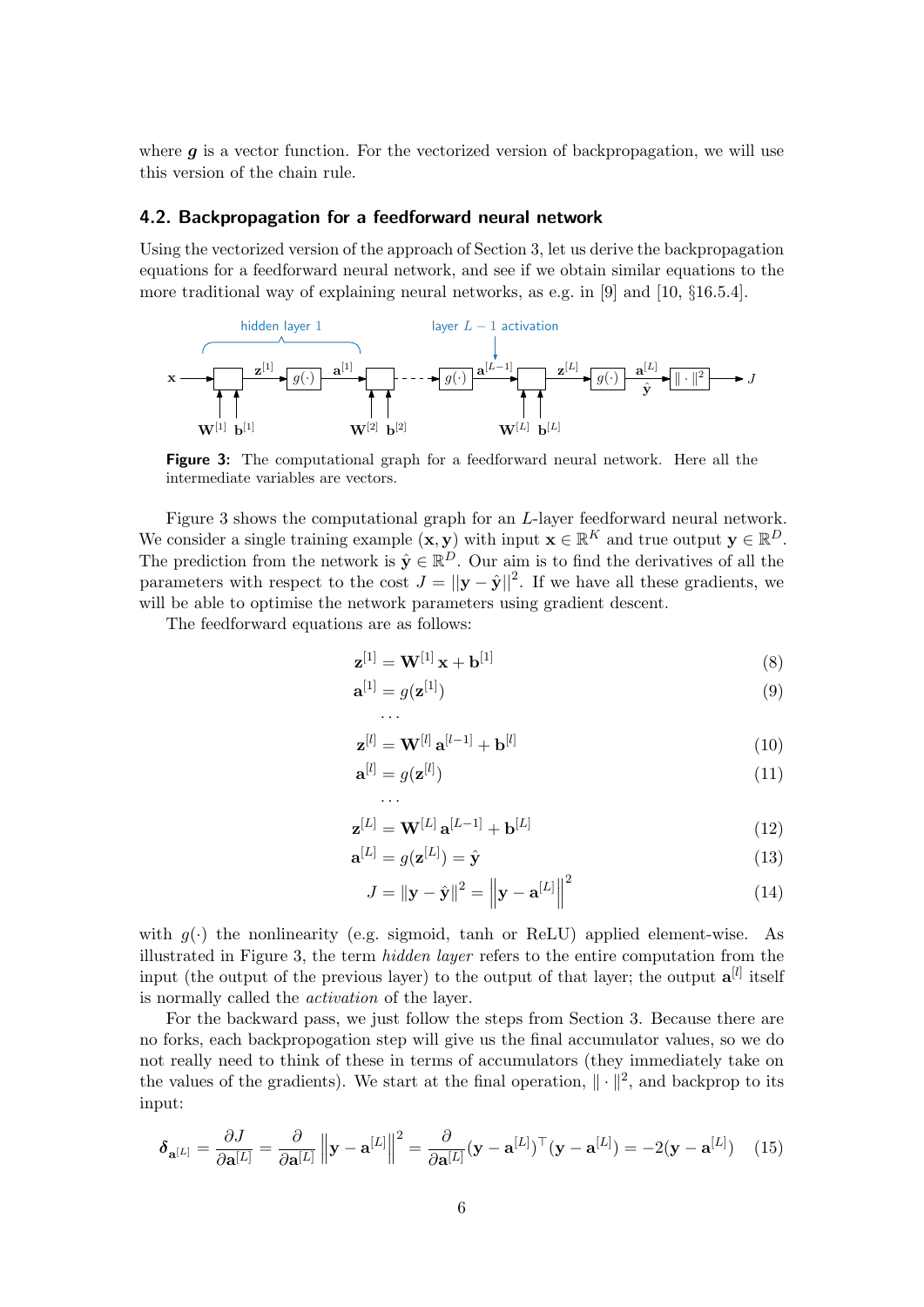where we use  $(7)$  together with the identity:

<span id="page-6-0"></span>
$$
\frac{\partial \mathbf{x}^\top \mathbf{x}}{\partial \mathbf{x}} = 2\mathbf{x}
$$

No we backprop  $\mathbf{a}^{[L]} = g(\mathbf{z}^{[L]})$  to the variable  $\mathbf{z}^{[L]}$ :

$$
\delta_{\mathbf{z}^{[L]}} = \frac{\partial J}{\partial \mathbf{z}^{[L]}} = \frac{\partial \mathbf{a}^{[L]}}{\partial \mathbf{z}^{[L]}} \frac{\partial J}{\partial \mathbf{a}^{[L]}} = \frac{\partial \mathbf{a}^{[L]}}{\partial \mathbf{z}^{[L]}} \delta_{\mathbf{a}^{[L]}} \tag{16}
$$

The last term on the right hand side we know, since we already calculated it in [\(15\)](#page-5-1). The first term is:

<span id="page-6-1"></span>
$$
\frac{\partial \mathbf{a}^{[L]}}{\partial \mathbf{z}^{[L]}} = \frac{\partial}{\partial \mathbf{z}^{[L]}} g(\mathbf{z}^{[L]}) = \text{diag}\left(g'(\mathbf{z}^{[L]})\right) \tag{17}
$$

where  $g'(\mathbf{z}^{[L]})$  is the element-wise derivative of the nonlinearity with respect to the input vector  $z^{[L]}$ . The diagonalization is necessary from the definition in [\(6\)](#page-4-2). We can just check that all the dimensions work out for the backpropogation step in [\(16\)](#page-6-0). We know that  $\delta_{\mathbf{z}^{[L]}}$  is a vector in  $\mathbb{R}^D$  (since  $\mathbf{z}^{[L]}$  has the same dimensionality as the predicted output  $\hat{\mathbf{y}}$ ). The term in [\(17\)](#page-6-1) will have dimensionality  $\frac{\partial a^{[L]}}{\partial r^{[L]}}$  $\frac{\partial \mathbf{a}^{[L]}}{\partial \mathbf{z}^{[L]}} \in \mathbb{R}^{D \times D}$ , and since  $\boldsymbol{\delta}_{\mathbf{a}^{[L]}} = \frac{\partial J}{\partial \mathbf{a}^{[L]}} \in \mathbb{R}^{D}$ , all the dimensions in [\(16\)](#page-6-0) work out. Taking everything together, we have the following backpropogation step:

$$
\boldsymbol{\delta}_{\mathbf{z}^{[L]}} = \frac{\partial J}{\partial \mathbf{z}^{[L]}} = \text{diag}\left(g'(\mathbf{z}^{[L]})\right) \, \boldsymbol{\delta}_{\mathbf{a}^{[L]}} = \boldsymbol{\delta}_{\mathbf{a}^{[L]}} \odot g'(\mathbf{z}^{[L]})
$$

where  $\odot$  indicates element-wise multiplication.

Next we backprop  $\mathbf{z}^{[L]} = \mathbf{W}^{[L]} \mathbf{a}^{[L-1]} + \mathbf{b}^{[L]}$  to the input variables  $\mathbf{W}^{[L]} \in \mathbb{R}^{D \times D^{[L-1]}},$  $\mathbf{a}^{[L-1]} \in \mathbb{R}^{D^{[L-1]}}$  and  $\mathbf{b}^{[L]} \in \mathbb{R}^D$ , where  $D^{[L-1]}$  is the dimensionality of the penultimate hidden layer  $L - 1$ . The gradients for the last two variables are relatively easy:

$$
\pmb{\delta}_{\mathbf{b}^{[L]}} = \frac{\partial J}{\partial \mathbf{b}^{[L]}} = \frac{\partial \mathbf{z}^{[L]}}{\partial \mathbf{b}^{[L]}} \frac{\partial J}{\partial \mathbf{z}^{[L]}} = \mathbf{I} \, \pmb{\delta}_{\mathbf{z}^{[L]}} = \pmb{\delta}_{\mathbf{z}^{[L]}}
$$

and

$$
\boldsymbol{\delta}_{\mathbf{a}^{[L-1]}} = \frac{\partial J}{\partial \mathbf{a}^{[L-1]}} = \frac{\partial \mathbf{z}^{[L]}}{\partial \mathbf{a}^{[L-1]}} \frac{\partial J}{\partial \mathbf{z}^{[L]}} = \mathbf{W}^{[L] \top} \boldsymbol{\delta}_{\mathbf{z}^{[L]}}
$$

which uses the identity [\[7\]](#page-10-6):

$$
\frac{\partial \mathbf{A}\,\mathbf{x}}{\partial \mathbf{x}} = \mathbf{A}^\top
$$

Backpropping to the variable  $W^{[L]}$  is a bit more involved. We want to find the term

$$
\delta_{\mathbf{W}^{[L]}} = \frac{\partial J}{\partial \mathbf{W}^{[L]}} \in \mathbb{R}^{D \times D^{[L-1]}}
$$
(18)

with the dimensions according to [\(6\)](#page-4-2). But there is no easy chain rule for the derivative of a scalar (or vector) with respect to a matrix [\[7\]](#page-10-6). A number of solutions are possible; I mention four. First, you can try and get an expression for the chain rule that includes matrices, but things gets difficult because the derivative of a vector with respect to a matrix is a tensor; this approach is mentioned in [\[11\]](#page-10-10). Another approach is to flatten the matrix  $W^{[L]}$  into a single vector, and then just use the vector chain rule in [\(7\)](#page-4-1). This is the approach followed in [\[6\]](#page-10-5), and is a pretty good option. The third approach is to wing it and just use the matrix dimensionalities to figure out (more-or-less) what to do.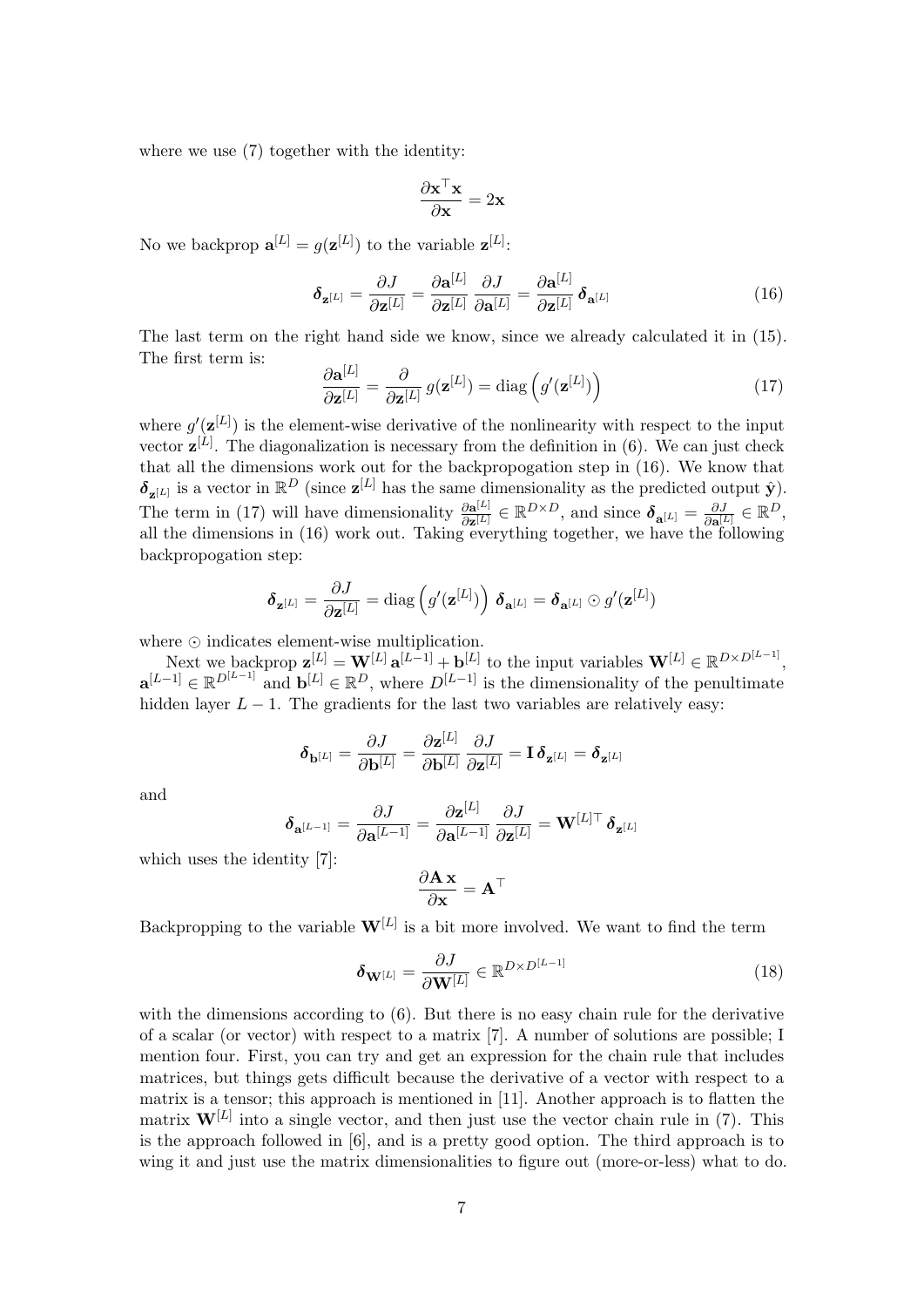

Figure 4: The graph fragment for a single linear layer.

<span id="page-7-0"></span>In this case, we know that  $\frac{\partial J}{\partial \mathbf{W}^{[L]}}$  will consist of a term times  $\delta_{\mathbf{z}^{[L]}} = \frac{\partial J}{\partial \mathbf{z}^{[L]}}$  $\frac{\partial J}{\partial \mathbf{z}^{[L]}}$ . The missing term would probably be something looking like  $a^{[L-1]}$ , and from the dimensionalities we can figure out the correct orientation (i.e. whether we need to transpose anything). This is the approach used at the end of [\[1\]](#page-10-0).

I follow the fourth option, which is to just write out the individual matrix elements, and then subsequently vectorize the expressions again. Just for now, I drop the L and  $L-1$  superscripts and use subscripts to denote element indices. Without the vector and matrix superscripts, we are currently considering  $z = W a + b$ , as illustrated in Figure [4.](#page-7-0)

Each element of z is given by:

$$
z_i = b_i + \sum_{j=1}^{D_{L-1}} W_{i,j} a_j
$$
\n(19)

which means we can write

$$
\frac{\partial J}{\partial W_{i,j}} = \frac{\partial J}{\partial z_i} \frac{\partial z_i}{\partial W_{i,j}} = [\boldsymbol{\delta}_{\mathbf{z}}]_i \; a_j
$$

According to the definition in [\(6\)](#page-4-2), this can be written in vectorized form as

<span id="page-7-3"></span>
$$
\frac{\partial J}{\partial \mathbf{W}} = \boldsymbol{\delta}_{\mathbf{z}} \, \mathbf{a}^{\top} \tag{20}
$$

Adding back in the appropriate vector and matrix superscripts, we have

$$
\boldsymbol{\delta}_{\mathbf{W}^{[L]}}=\frac{\partial J}{\partial \mathbf{W}^{[L]}}=\boldsymbol{\delta}_{\mathbf{z}^{[L]}}\,\mathbf{a}^{[L-1]\top}
$$

and since  $\delta_{\mathbf{z}^{[L]}} \in \mathbb{R}^D$  and  $\mathbf{a} \in \mathbb{R}^{D-1}$ , we get the right dimensionality  $\delta_{\mathbf{W}^{[L]}} \in \mathbb{R}^{D \times D^{[L-1]}}$ . We therefore have the following equations for an arbitrary layer  $l$ :

<span id="page-7-1"></span>
$$
\delta_{\mathbf{z}^{[l]}} = \delta_{\mathbf{a}^{[l]}} \odot g'(\mathbf{z}^{[l]}) \tag{21}
$$

<span id="page-7-2"></span>
$$
\delta_{\mathbf{b}^{[l]}} = \delta_{\mathbf{z}^{[l]}} \tag{22}
$$

$$
\delta_{\mathbf{W}^{[l]}} = \delta_{\mathbf{z}^{[l]}} \mathbf{a}^{[l-1]\top} \tag{23}
$$

$$
\delta_{\mathbf{a}^{[l-1]}} = \mathbf{W}^{[l]\top} \, \delta_{\mathbf{z}^{[l]}} \tag{24}
$$

These match up exactly with the equations given in [\[12\]](#page-10-11). In more traditional explanations such as  $[9]$  and  $[10, §16.5.4]$  $[10, §16.5.4]$ , equations  $(21)$  and  $(24)$  are typically combined into one:

$$
\boldsymbol{\delta}_{\mathbf{z}^{[l]}} = \left(\mathbf{W}^{[l+1]\top} \, \boldsymbol{\delta}_{\mathbf{z}^{[l+1]}}\right) \odot g'(\mathbf{z}^{[l]})
$$

This has the benefit of making the recursive nature of the backpropagation algorithm clear since  $\delta_{\mathbf{z}^{[l]}}$  is calculated using  $\delta_{\mathbf{z}^{[l+1]}}$ . In these explanations, the  $\delta$ 's are sometimes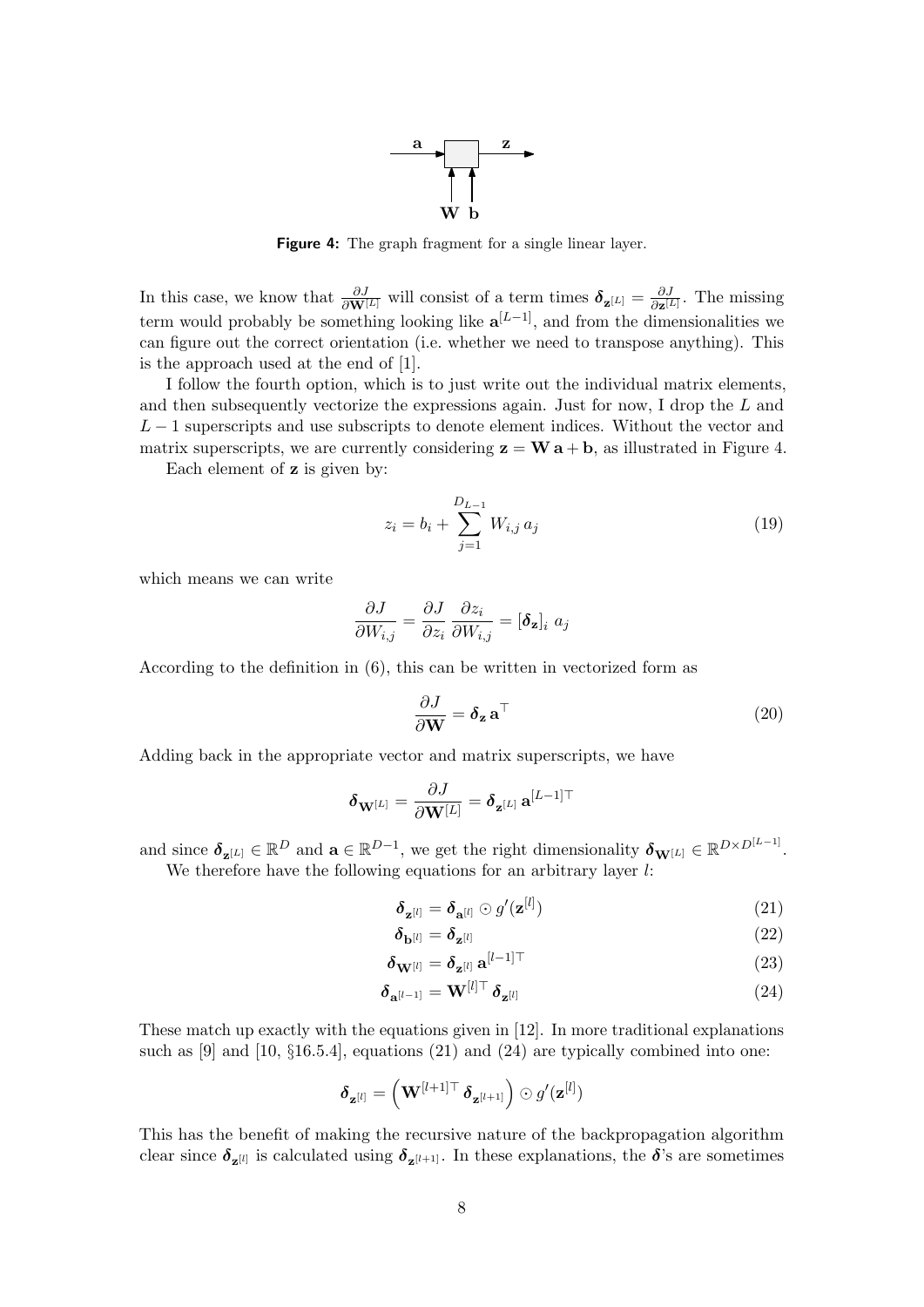referred to as "error terms" or "error signals", since you could see them as indication of how much a particular layer (or unit) is "responsible for any errors in the output" [\[9\]](#page-10-8).

The issue is that many of these traditional explanations can become quite rigid. It is then difficult to see how flexible backpropagation is in that it can be applied to much more complicated architectures than the simple feedforward neural network of Figure [3.](#page-5-0) For example, this network does not contain any forks (in contrast to the example of Section [3\)](#page-1-3), and seeing how weight sharing would be implemented is a bit hard.

### 5. Going even more general

### <span id="page-8-1"></span>5.1. Operations with matrices as inputs and outputs

<span id="page-8-0"></span>At the end of Section [4.2](#page-5-2) we saw that to get an expression for the accumulator  $\delta_{\mathbf{W}}$  in an operation with a matrix as input and a vector as output (Figure [4\)](#page-7-0) can be a bit tricky. Fortunately once we have the expression, we can re-use it. So let's looks at an even more difficult (and more general) case when we have a matrix as both input and output of an operation. If we can solve this, then we have the building blocks for backpropogation through most neural network structures. This section is based roughly on [\[13\]](#page-10-12).



Figure 5: A graph fragment for a multiplication operation between two matrices.

We will consider the graph fragment in Figure [5](#page-8-0) and derive expressions for the error signals  $\boldsymbol{\delta}_{\mathbf{B}}$  and  $\boldsymbol{\delta}_{\mathbf{A}}$ . We have  $\mathbf{C} = \mathbf{A} \mathbf{B}^{\top}$  with  $\mathbf{C} \in \mathbb{R}^{N \times D}$ ,  $\mathbf{A} \in \mathbb{R}^{N \times K}$  and  $\mathbf{B} \in \mathbb{R}^{D \times K}$ . If we know  $\delta_{\rm C}$ , how do we calculate  $\delta_{\rm A}$  and  $\delta_{\rm B}$ ? Let's get an expression for the latter.

Individual elements of  $C$  are given by

$$
C_{i,j} = \sum_{k=1}^{K} A_{i,k} B_{j,k}
$$

From the generalization of the chain rule [\(2\)](#page-0-1), this means that

$$
\frac{\partial J}{\partial B_{m,p}} = \sum_{n=1}^{N} \sum_{d=1}^{D} \frac{\partial J}{\partial C_{n,d}} \frac{\partial C_{n,d}}{\partial B_{m,p}}
$$

We know  $\frac{\partial J}{\partial C_{n,d}}$  since these are just the elements of  $\delta_{\rm C}$ . So we need to find the second term in the product:

$$
\frac{\partial C_{n,d}}{\partial B_{m,p}} = \frac{\partial}{\partial B_{m,p}} \left[ \sum_{k=1}^K A_{n,k} B_{d,k} \right]
$$
  
= 
$$
\frac{\partial}{\partial B_{m,p}} \left[ A_{n,1} B_{d,1} + A_{n,2} B_{d,2} + \dots + A_{n,K} B_{d,K} \right]
$$
  
= 
$$
A_{n,p} \mathbb{I} \{ m = d \}
$$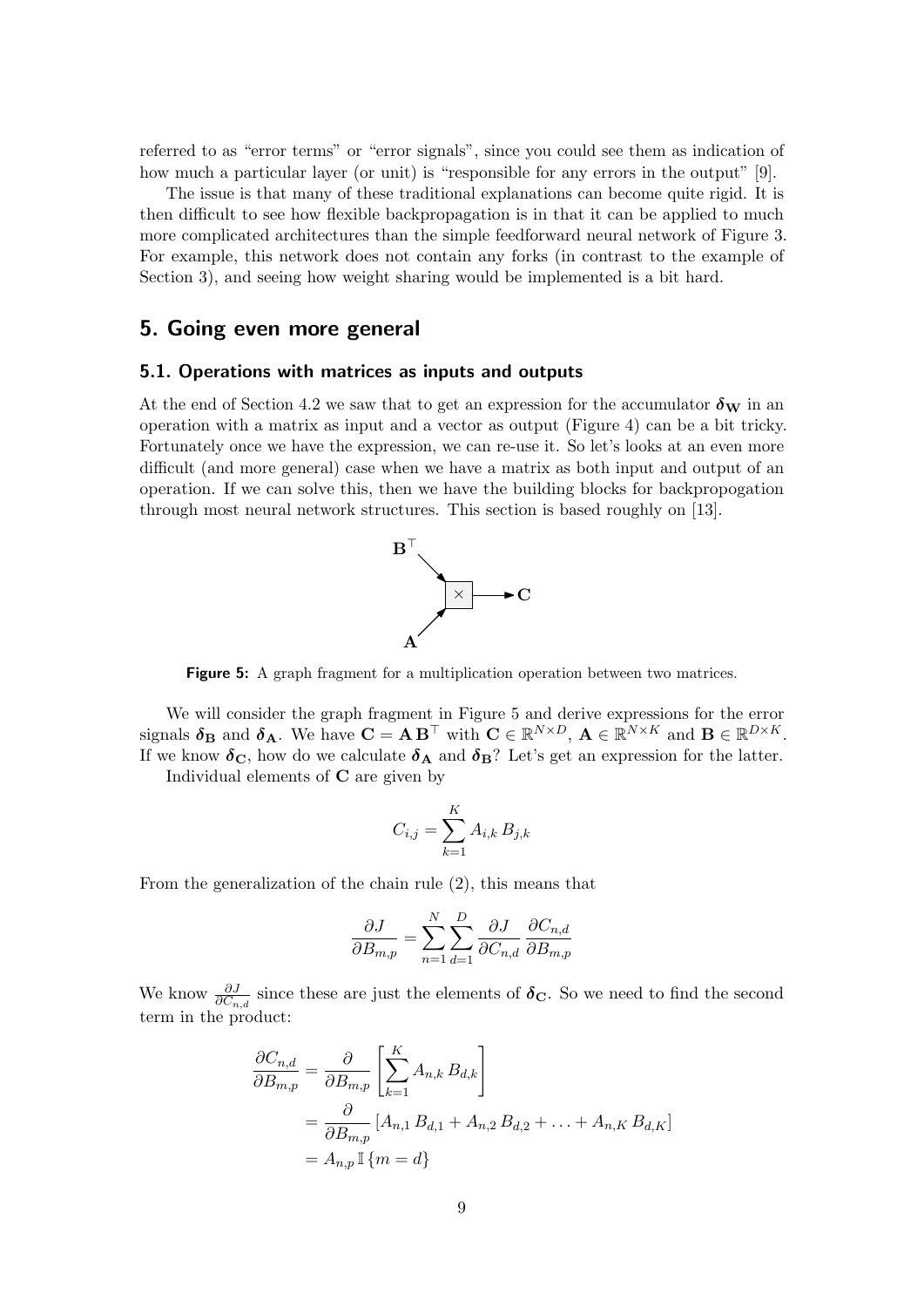where  $\mathbb{I}\{\cdot\}$  is the indicator function. This means that

$$
\frac{\partial J}{\partial B_{m,p}} = \sum_{n=1}^{N} \sum_{d=1}^{D} \frac{\partial J}{\partial C_{n,d}} A_{n,p} \mathbb{I} \{m = d\}
$$

$$
= \sum_{n=1}^{N} \left[ \frac{\partial J}{\partial C_{n1}} A_{n,p} \mathbb{I} \{m = 1\} + \frac{\partial J}{\partial C_{n2}} A_{n,p} \mathbb{I} \{m = 2\} + \dots + \frac{\partial J}{\partial C_{nD}} A_{n,p} \mathbb{I} \{m = D\} \right]
$$

Only the  $m<sup>th</sup>$  term in the summation is non-zero, i.e.

$$
\frac{\partial J}{\partial B_{m,p}} = \sum_{n=1}^{N} \frac{\partial J}{\partial C_{n,m}} A_{n,p}
$$

$$
[\boldsymbol{\delta}_{\mathbf{B}}]_{m,p} = \sum_{n=1}^{N} [\boldsymbol{\delta}_{\mathbf{C}}]_{n,m} A_{n,p}
$$

These are the individual elements of  $\delta_{\mathbf{C}}^{\top} \mathbf{A}$ :

<span id="page-9-1"></span>
$$
\left[\boldsymbol{\delta}_{\mathbf{C}}^{\top} \mathbf{A}\right]_{m,p} = \sum_{k=1}^{N} \left[\boldsymbol{\delta}_{\mathbf{C}}\right]_{k,m} A_{k,p}
$$

This means that

<span id="page-9-2"></span>
$$
\delta_{\mathbf{B}} = \delta_{\mathbf{C}}^{\top} \mathbf{A} \tag{25}
$$

and in a similar way you can show that

$$
\delta_{\mathbf{A}} = \delta_{\mathbf{C}} \mathbf{B} \tag{26}
$$

### 5.2. Tensors and the most general chain rule

We could go even further and ask what happens when we have tensors as inputs and outputs. I don't want to get into that too much, but it is worth pointing out the following.

First, we actually dealt with tensors implicitly in Section [5.1.](#page-8-1) That is because we implicitly worked out ລ∩

<span id="page-9-0"></span>
$$
\frac{\partial \mathbf{C}}{\partial \mathbf{B}}
$$

which, in the most general case, is a tensor containing all the partial derivatives [\[14,](#page-10-13) §5.4].

Second, without explicitly defining tensor operations (or even their shapes), I will just give the most general case of the chain rule [\[15,](#page-10-14) §4.7]:

$$
\frac{\partial G(U)}{\partial X} = \text{prod}\left(\frac{\partial U}{\partial X}, \frac{\partial G(U)}{\partial U}\right) \tag{27}
$$

This is in direct analogy to [\(7\)](#page-4-1), except that here all the variables are tensors. The prod operator captures all the necessary details: transpositions, swapping input positions and anything else that is needed to deal with tensors. So this operator hides a lot of the notational overhead.

Note that  $(7)$  is a special case of  $(27)$ . Also note how  $(20)$ ,  $(25)$  and  $(26)$  all implicitly use [\(27\)](#page-9-0).